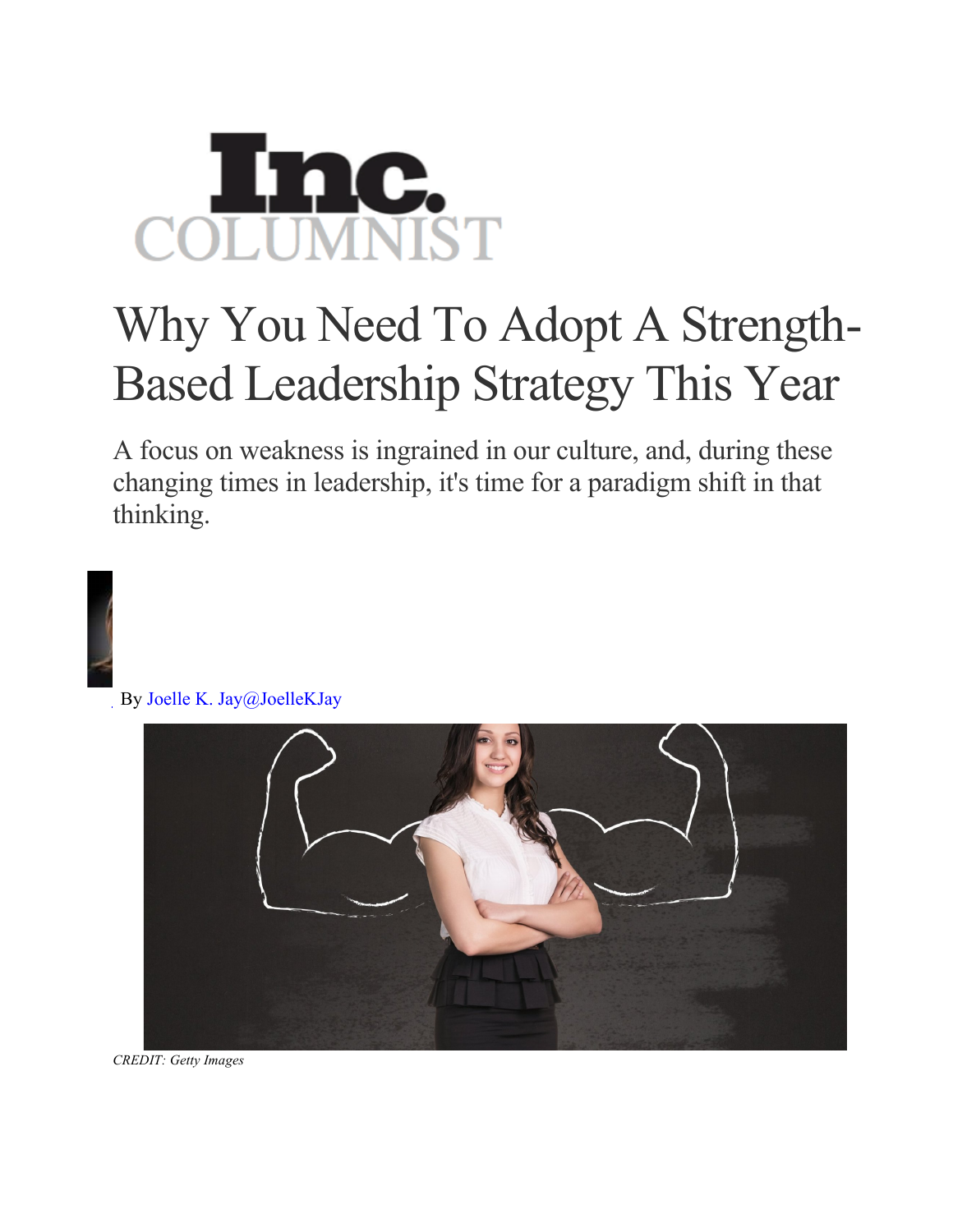A focus on weakness is ingrained in our culture, and, during these changing times in leadership, it's time for a paradigm shift in that thinking. A new movement in the business world could fundamentally change the way we think about improvement, especially for business leaders who truly want to be their best and to bring out the best in their people.

This revolution capitalizes on the unique contributions of each individual, leveraging their unmatched, powerful ways of being and doing. It results in increased efficiency, improved effectiveness and a happier way of life.

The approach is Strengths-Based Leadership (SBL).

SBL is a philosophy of leadership based on the belief that we are all born with unique strengths and talents, and that when we act in alignment with those strengths, we are at our best. We can understand it by studying its history, or context, and its key concepts. SBL is part mindset, part skills and practice.

Two key concepts explain this approach, the understanding of which allow individuals to leverage the philosophy and play to their strengths:

Our strengths are enduring and unique. Our strengths are enduring, because we are born with them. Strengths are things we do naturally. They're easy for us, and we usually enjoy doing them. They're unique, because no one else in the world has the same combination of strengths, expressed the same way, as anyone else.

Our greatest room for growth is in the direction of our strength. For many people, this is a switch. Typically what people do is put all of their attention and energy into their weaknesses and take their strengths for granted.

There's nothing wrong with wanting to improve; it's the obsession with weaknesses as the place to improve that's counterproductive. It's much more powerful to build on our strengths. Importantly, the message should not be that we ignore our shortcomings. In many instances, we must attend to them. We manage our weaknesses so we can build on our strengths.

So when it comes to putting SBL to work, you must first identify your strengths, then commit to doing more of the activities that strengthen you while doing less of the activities that weaken you. What are your strengths? How can you minimize your weaknesses? How can your weaknesses work for you? Ask yourself, your mentor and trusted friends these questions to capitalize on how SBL can radicalize your leadership strategy.